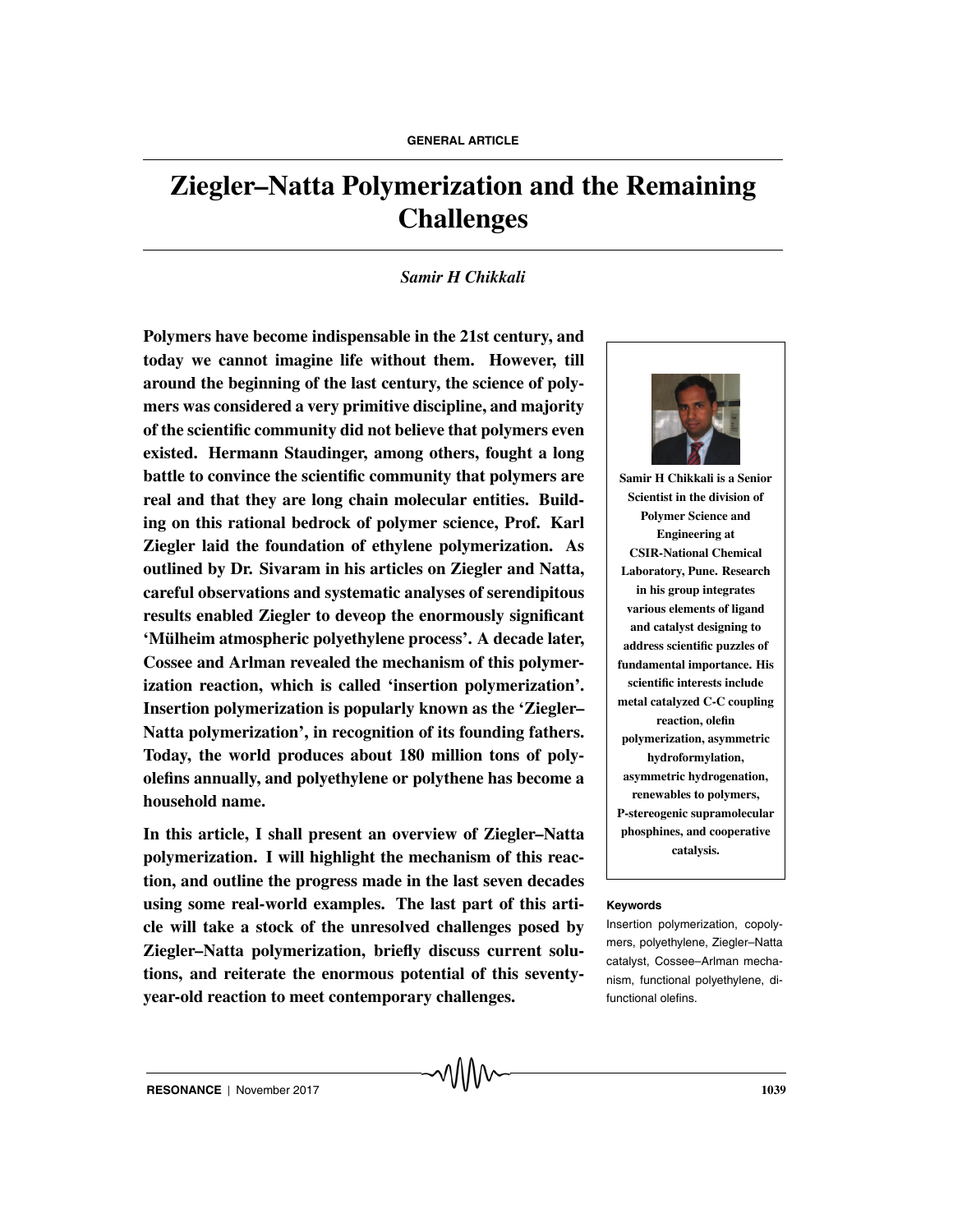**1. Introduction**

The practical importance of polymers led to widespread interest in academic and industrial research laboratories, and the decades between 1930 and 1950 witnessed the emergence and commercialization of a variety of polymers.

Human civilization, from time immemorial, has relied on polymers. Natural polymers like cotton, silk, wool, and gum were known to humankind since a very long period and have contributed significantly to shape our history. However, until the turn of the century, the science of polymers remained a primitive discipline, without a fundamental molecular understanding. In 1920, Hermann Staudinger proposed that polymers consist of long chains. While this appears obvious to us now, it took him almost 30 years to convince the scientific community that polymers are indeed long chain macromolecules. Another Herman, Herman Mark, contributed to the fundamentals of polymers. The foundations of rational 'polymer science' were laid primarily by these two Hermans. The practical importance of polymers led to widespread interest in academic and industrial research laboratories, and the decades between 1930 and 1950 witnessed the emergence and commercialization of a variety of polymers – from polyvinyl chloride (PVC) to polyethylene (PE). The metal-catalyzed polymerization of ethylene to polyethylene by Prof. Karl Ziegler is one of the most disruptive discoveries of the 20th century. Today, we annually produce about 180 million tons of polyolefins using the very same reaction that Prof. Ziegler discovered in 1954. In this article, I will briefly explain this reaction and how it marked the beginning of a material that we come across every day in our daily lives. I will quickly review the progress made since this discovery and what has been achieved in the last seven decades, the current state-of-the-art, and the remaining challenges.

# **2. What is Insertion Polymerization?**

You've probably learned about various organic reactions such as addition, substitution, and elimination in high school and college. A classical example of an addition reaction is the one attributed to Markovnikov. In a Markovnikov type addition reaction, bromine is added across a carbon-carbon double bond of an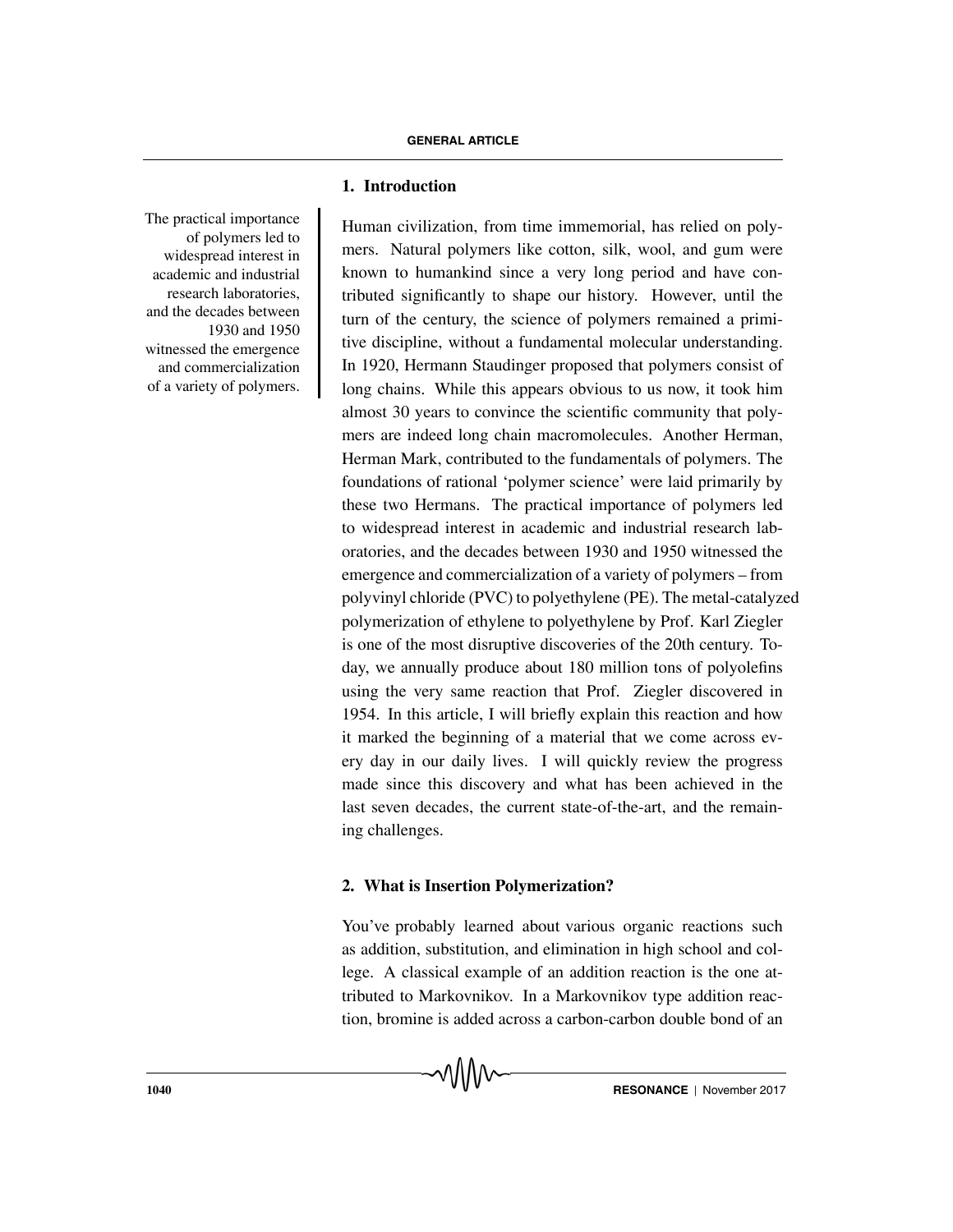| A) Addition    | $H_2C = CH_2 + Br_2$    | Br Br         |
|----------------|-------------------------|---------------|
| Ethylene       | $H_2C - CH_2$           |               |
| B) Insertion   | $M-H + H_2C = CH_2$     | $M-C-C-C+C_2$ |
| C) Insertion   | $M-CH_3 + nH_2C = CH_2$ | $M-C-C-C+C_3$ |
| polymerization | $M-CH_3 + nH_2C = CH_2$ | $M-C-C-C+C_3$ |

**Figure 1. (A)** Markovnikov type addition reaction, **(B)** Insertion of ethylene in a metal-hydride, and **(C)** Insertion polymerization of ethylene.

ethylene molecule to obtain 1, 2-dibromoethane (*Figure* 1(A)). A very special class of such addition reactions is an insertion reac-<br>In an insertion reaction, tion. In an insertion reaction, interposition and insertion of a new element or entity in-between an existing metal-C or metal-H bond takes place. As depicted in *Figure* 1(B), an ethylene molecule is inserted into the M-H bond.

Along the same lines, in an insertion polymerization, insertion of ethylene (a neutral donor molecule) in a metal-C or metal-H bond takes place, and repetition of this step leads to the production of polyethylene. Thus, in an insertion polymerization reaction, each ethylene molecule delivers two carbon atoms to the M-C/H bond and the process of insertion is repeated several times to obtain a high molecular weight macromolecule. This is the very reaction that Ziegler perfected to obtain polyethylene. As highlighted by Dr. Sivaram in the first part of this issue, the discovery of insertion polymerization reaction by Ziegler was not so much of a serendipitous observation as it was a systematic exploration. It was guided by experimental observations and was an outcome of rational and systematic experimentation. Although the insertion reaction might appear very simple in *Figure* 1(C), the experimental reality is different. Several proposals were made to explain this reaction among which, the Cossee–Arlman mechanism is generally accepted today. But, note that it took Cossee and Arlman more than a decade to propose a realistic and well-accepted mechanism for the insertion polymerization of ethylene. Insertion polymerization is popularly known as 'Ziegler–Natta' (Z–N) or 'coordination' polymerization.

interposition and insertion of a new element or entity in-between an existing metal-C or metal-H bond takes place.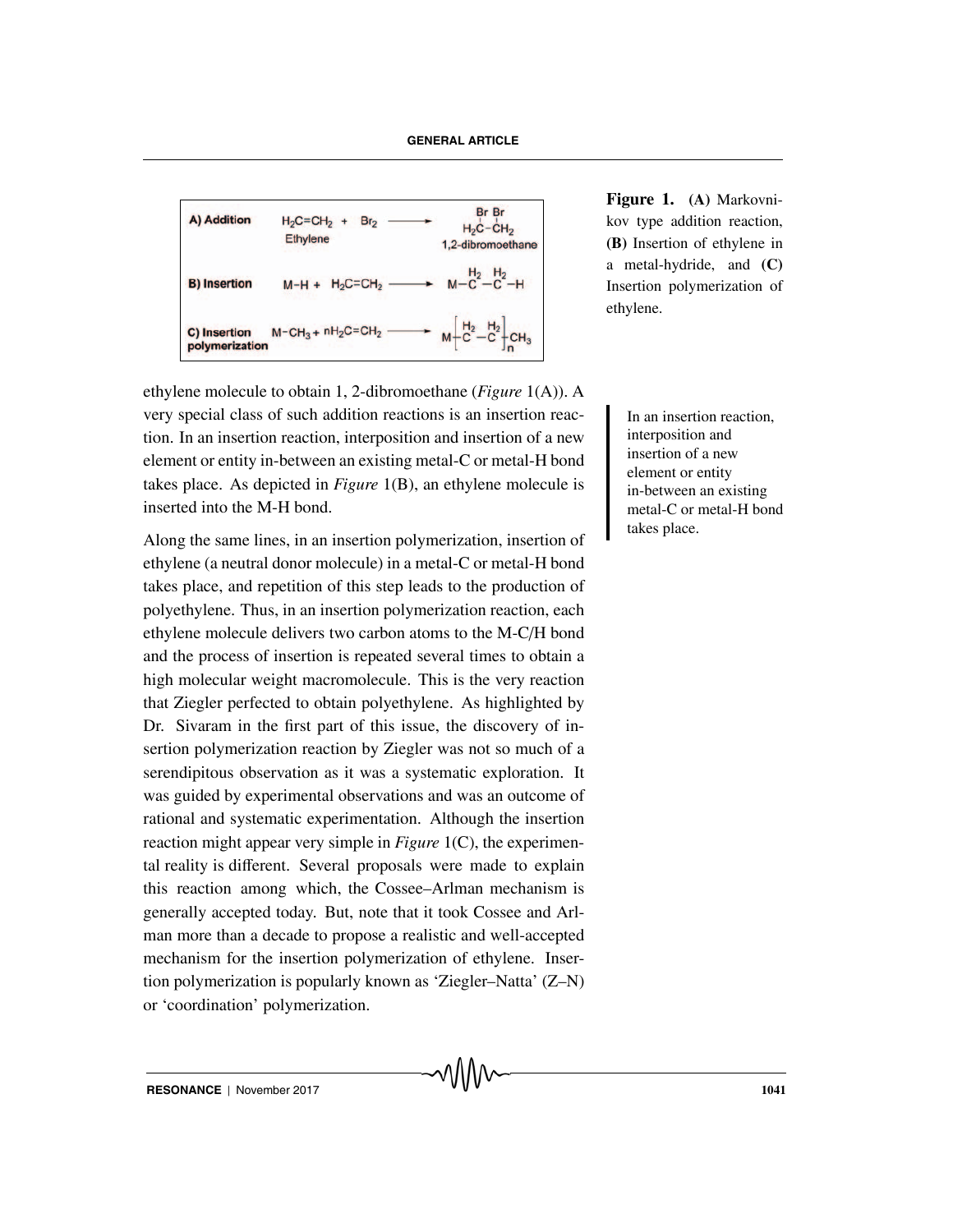

Insertion polymerization was found to take place in the presence of two compounds in general: group IV metal halides and alkyl aluminium, particularly, titanium tetrachloride  $(TiCl<sub>4</sub>)$  and triethylaluminium (AlEt3). After the groundbreaking discovery of Ziegler and Natta, various mechanisms were proposed to explain the mode of action of the Ziegler catalyst in olefin polymerization. The founding fathers, Prof. Ziegler and Prof. Natta, initially proposed a bimetallic mechanism. However, detailed mechanis-Detailed mechanistic investigations by Cossee and Arlman established that the insertion polymerization follows a monometallic mechanism and that the polymerization takes place at the transition metal–carbon bond [1].

> The metal-catalyzed insertion polymerization deviates from the standard radical or condensation polymerization. The first step in insertion polymerization is the formation of an active metal complex, called the 'active species'. Cossee and Arlman proposed that the first step in an insertion polymerization is *trans*-

investigations by Cossee and Arlman established that the insertion polymerization follows a monometallic mechanism and that the polymerization takes place at the transition metal–carbon bond.



**Figure 2.** Cossee–Arlman mechanism for insertion polymerization of ethylene.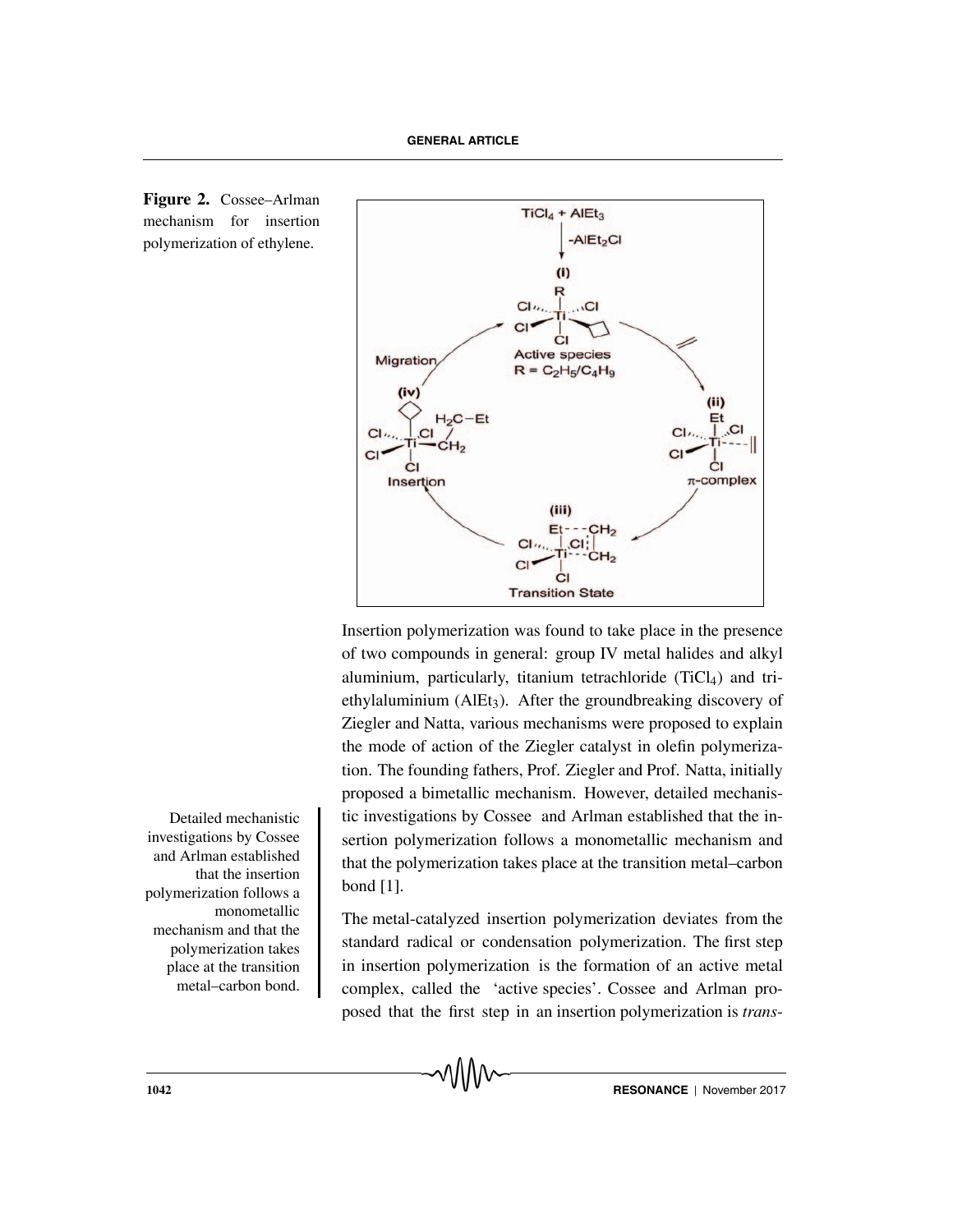metallation between  $TiCl<sub>4</sub>$  and  $AIEt<sub>3</sub>$  to generate a titanium-alkyl species (*Figure* 2(i)). This is followed by coordination of ethylene to form a  $\pi$ -complex. The  $\pi$ -complex (*Figure* 2(ii)) is stabilized through the donation of  $\pi$ -electrons of ethylene to the vacant titanium  $dx^2-y^2$  orbital and back-donation from the filled titanium d ( $d_{yz}$ ) orbital to the empty  $\pi^*$  orbital of ethylene. Next, the titanium-alkyl bond is polarized, and the methylene carbon attacks one of the ethylene carbons to yield a four-membered transition state as in (*Figure* 2(iii)). In the last event, ethylene inserts into the metal-methylene-carbon bond and one ethylene molecule is added to the starting species (i). The insertion of ethylene leads to the creation of a vacant site, but at a different place than the original vacant site. This closes the catalytic cycle, and two carbon atoms are delivered to the initial species. Repeated insertion of ethylene as depicted in *Figure* 2 results in the formation of a long polyethylene chain. This scenario for ethylene polymerization is also valid for the polymerization of other olefins such as propene, butene, hexene, octene, decene and so on. But, can Would a Ziegler catalyst you extend the same reaction to functional alkenes such as acrylic acid or vinyl chloride? Would a Ziegler catalyst allow insertion polymerization of vinyl chloride or acrylic acid? I leave this discussion for you to think over and will return to it later in this article.

# **3. Real World Polymers by Insertion Polymerization**

Having learned about the insertion reaction and the concept of insertion polymerization, let us examine how this chemistry impacts our daily life. The fundamental scientific discovery made by Ziegler–Natta had to be translated into an industrial process to meet societal needs. A low-pressure industrial process was developed, based on insertion polymerization and was named the 'Mulheim atmospheric polyethylene process'. Tremendous progress ¨ in this chemistry has been made over the decades, and today, we produce staggering quantities of polyolefins using this lowpressure process. The most commonly encountered polymer prepared by this process is polyethylene that we encounter in the

allow insertion polymerization of vinyl chloride or acrylic acid?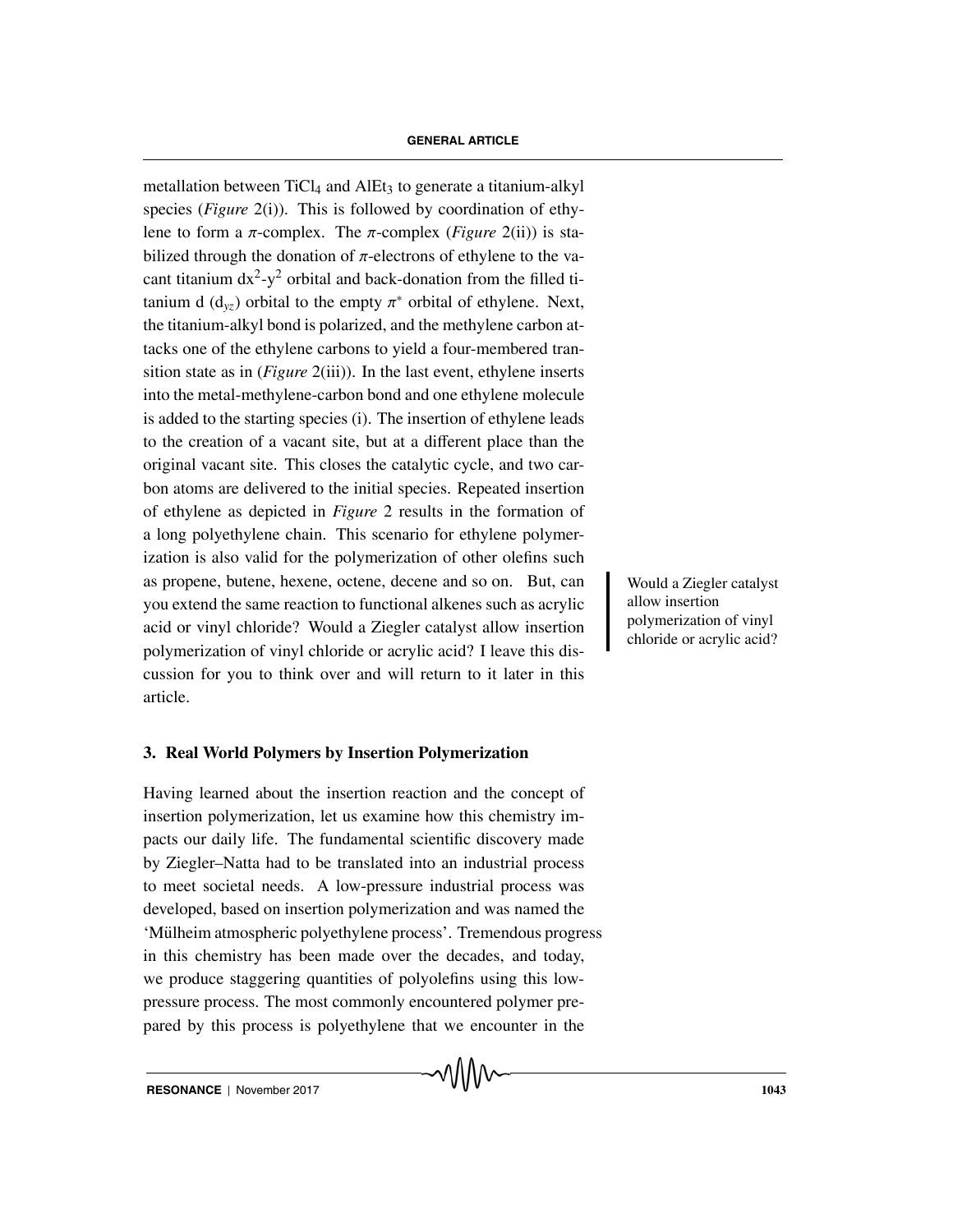**Figure 3.** Structural differences between LDPE, LLDPE, HDPE, and cartoon representation of **UHMWPE** 



familiar 'carry bags'. Of course, the humble carry bag is only one of the products made using polyethylene, and there are many more applications of this class of polymers.

Polyethylene can be classified into four main categories: 1) Low Density Polyethylene (LDPE), 2) Linear Low Density Polyethylene (LLDPE), 3) High Density Poly- ethylene (HDPE), and 4) Ultra High Molecular Weight Polyethylene (UHMWPE). Representative chemical structures of these polymers are depicted in *Figure* 3.

Polypropylene (PP) is also prepared using Ziegler–Natta catalyst and currently brings enormous benefits to the society (*Table* 1).

Among the various polyethylenes, low density polyethylene (LDPE) with density  $\leq 0.930$  g/cm<sup>3</sup> is characterized by significant levels of long chain branching. Some of the common applications of LDPE are summarized in *Table* 1. Linear low density polyethylene (LLDPE) with a density of 0.915–0.925  $g/cm<sup>3</sup>$  can be produced using Ziegler–Natta system by incorporating small amounts of  $\alpha$ -olefins into the PE backbone. Due to its higher tensile strength and tear resistance, LLDPE is routinely used to manufacture films (*Table* 1). High density polyethylene (HDPE, density = 0.940– 0.965 g/cm<sup>3</sup>) is a linear polyethylene without branching and is more crystalline than LDPE and LLDPE. Due to its high density

Polypropylene is also prepared using Ziegler–Natta catalyst and currently brings enormous benefits to the society.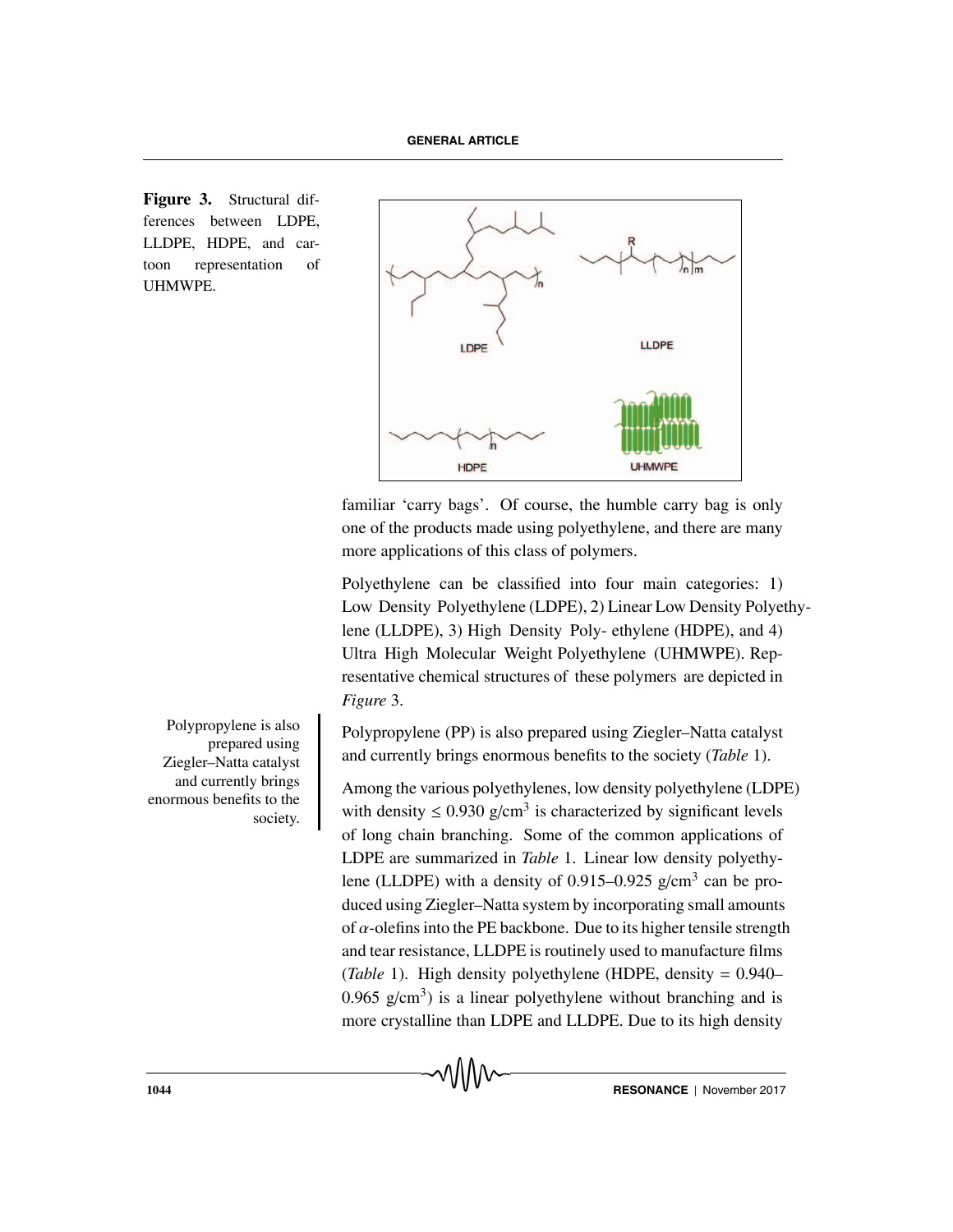| <b>Polymer Type</b> | <b>Representative Applications</b>                                                                                                                                                                                                    | <b>Manufacturers</b>                                                                                                           |
|---------------------|---------------------------------------------------------------------------------------------------------------------------------------------------------------------------------------------------------------------------------------|--------------------------------------------------------------------------------------------------------------------------------|
| <b>LDPE</b>         | Bottle caps, closures, food<br>packaging containers,<br>houseware articles, toys, trays.                                                                                                                                              | Borealis, Reliance Industries<br>Limited, ExxonMobil.                                                                          |
| <b>LLDPE</b>        | Food packaging films<br>agricultural packaging, cast films,<br>blown films, and various film and<br>packaging applications.                                                                                                           | Total, Borealis, Reliance<br>Industries Limited,<br>ExxonMobil, Gas Authority of<br>India Limited, Mitsui<br>Chemicals.        |
| <b>HDPE</b>         | LAN cables, telecom wires,<br>thermoplastic jacketing, industrial<br>pails, vegetable crates, boxes,<br>heavy duty crates.                                                                                                            | Ineos, Total, Borealis,<br>Reliance Industries Limited,<br>ExxonMobil, Gas Authority of<br>India Limited, Mitsui<br>Chemicals. |
| <b>UHMWPE</b>       | Cut resistant gloves, medical<br>implants such as hip and knee<br>joints, body armors, military<br>helmets, climbing equipment,<br>fishing lines, bow strings, spear<br>lines, suspension lines on sports<br>parachutes, paragliders. | DSM, Mitsui Chemicals,<br>LyondellBasell, Honeywell.                                                                           |
| PP                  | Melt blown fibers, medical<br>gowns, covers, and medical<br>packaging, labwares, diapers,<br>wet wipes, disposals, and<br>housewares.                                                                                                 | Indian Oil Corporation<br>Limited, Reliance Industries<br>Limited, Mitsui Chemicals.                                           |

and increased crystallinity, HDPE is used to manufacture heavyduty items as indicated in *Table* 1. Polyethylenes with molecular weights  $(M_w)$  over 1 million are called ultra high molecular weight polyethylenes (UHMWPE). Due to their very high molecular weight, these polymers are strong and sturdy materials that find use in demanding applications as listed in *Table* 1.

**Table 1.** Real world polymers created by insertion/Ziegler–Natta polymerization and their commerical applications.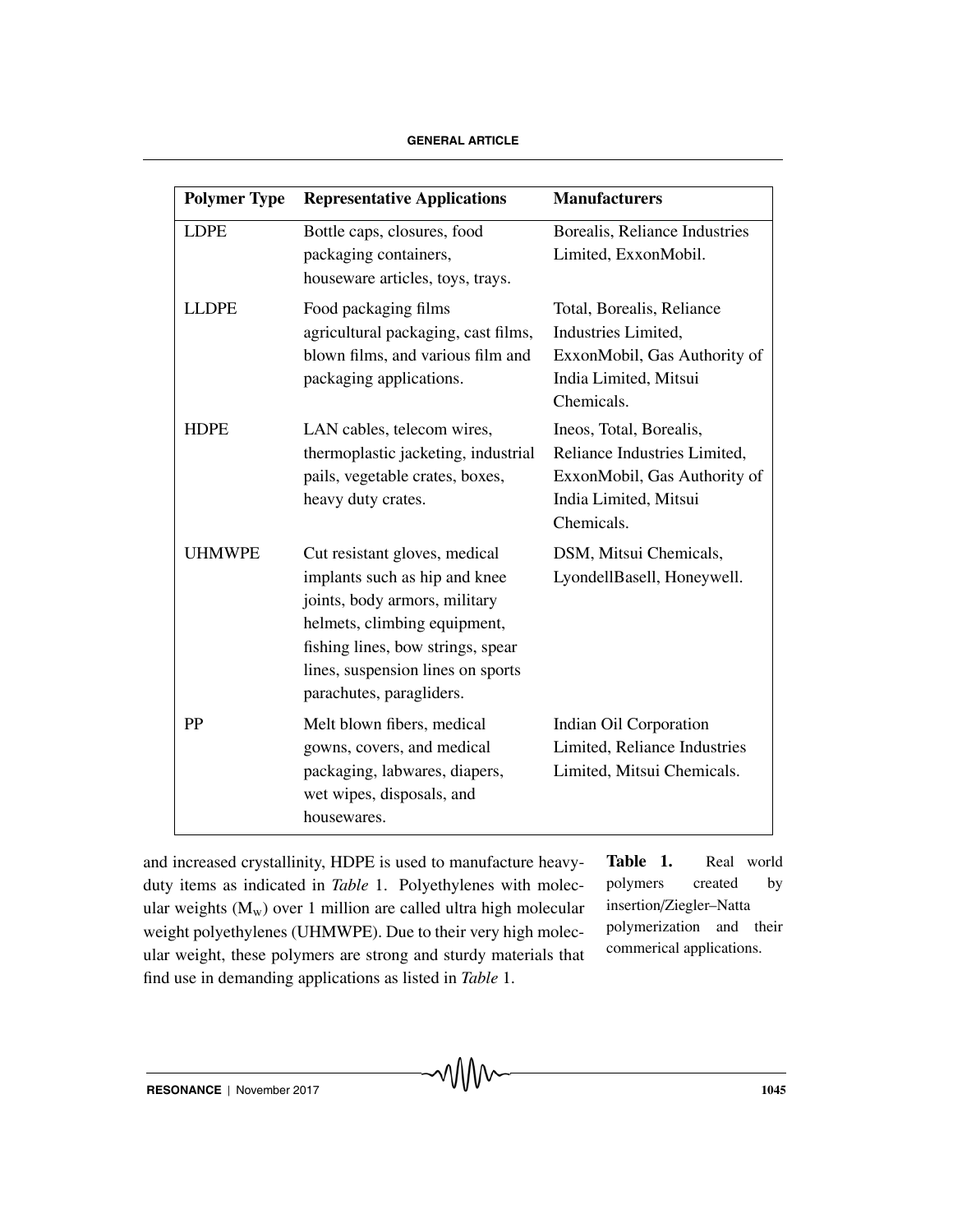**Figure 4.** Z–N/Insertion polymerization of nonfunctional (top) versus functional (bottom) olefins.

The high oxophilicity of early transition-metal polymerization catalysts employed in traditional Z–N systems leads to catalyst poisoning by strong  $\sigma$ -coordination of the Lewis basic moiety of functional vinyl monomers.

react with each other to form a polymer containing repeating units from both the monomers, the resultant polymer is called a 'copolymer,' and the process of formation of a copolymer is called 'copolymerization.' For example, ethylene and propylene can react to yield copoly(ethylene-propylene) or ethylene-propylene copolymer.



# **4. Ziegler–Natta**/**Insertion Polymerization and the Remaining Challenges**

As we discussed in the earlier sections, the seminal work of Ziegler and Natta laid the foundation of insertion polymerization, and the product of this reaction has reached every nook and corner of this planet. Having said that, let me return to the questions I posed earlier, regarding the extension of this reaction to olefins carrying functional groups. Z–N polymerization of nonfunctional olefins such as ethene, propene, butene, hexene, and octene is well established. However, if you wish to make what appears like a small change and attempt Z–N polymerization of functional olefins such as acrylic acid, then this reaction fails and polymerization does not take place (*Figure* 4). If we can pin down the reasons behind this failure, we might be able to design strategies that will enable Z–N-like polymerization of functional olefins. Polyolefins incorporating functional olefins  $1$ When two or more monomers have a wide variety of applications. This has prompted a major review of Z–N chemistry to rationally design strategies for functional olefin polymerization. The high oxophilicity of early transition-metal polymerization catalysts employed in traditional Z–N systems leads to catalyst poisoning by strong  $\sigma$ -coordination of the Lewis basic moiety of functional vinyl monomers. Therefore, a strategy that is currently being explored for insertion copolymerization<sup>1</sup> of ethylene with polar vinyl monomers is to switch to late-transition-metal catalysts (LTM) that are generally, more tolerant towards functional groups.

> Even with LTM, there are at least three (if not more) fundamental challenges that hamper insertion polymerization of functional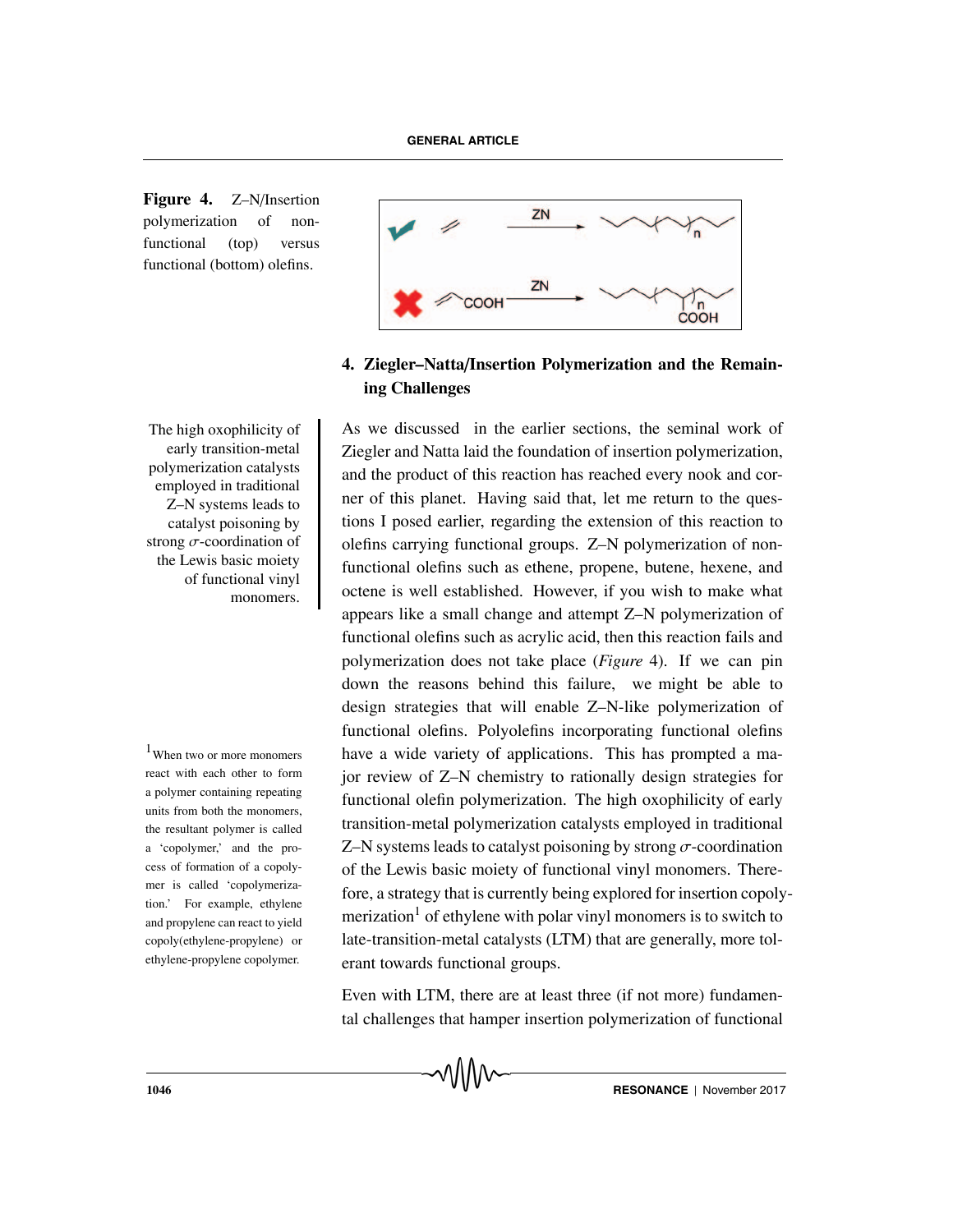

**Figure 5.** The major challenges in functional olefin copolymerization.

olefins using Z–N systems (*Figure* 5). The success of insertion polymerization of functional olefins will heavily rely on how we can address these fundamental challenges. First and foremost hurdle is the coordination of the functional group to the metal to form a  $\sigma$ -complex, leading to catalyst deactivation. Secondly, functional olefins are relatively electron deficient, and there is less electron density around the double bond. In a coordination competition between the two olefins to the metal, the non-functional olefin (such as ethylene) wins over the electron deficient functional olefin (such as acrylic acid) due to its poor  $\pi$ -donating ability. As a result, only PE is obtained, without any incorporation of the functional olefin (*Figure* 5(a)). Even if we manage to overcome these two problems, we are faced with the formation of a stable chelate (*Figure* 5(d)), after the insertion of the functional olefin. Formation of such a stable chelate halts the growing polyolefin chain. A paradigm shift in the insertion copolymerization of functional olefins can be achieved only if these fundamental challenges can be addressed efficiently. However, even the most successful catalytic systems that define the current state-of-the-art only partly satisfy these criteria. Thus, even these enable incorporation of functional olefins only to a limited extent.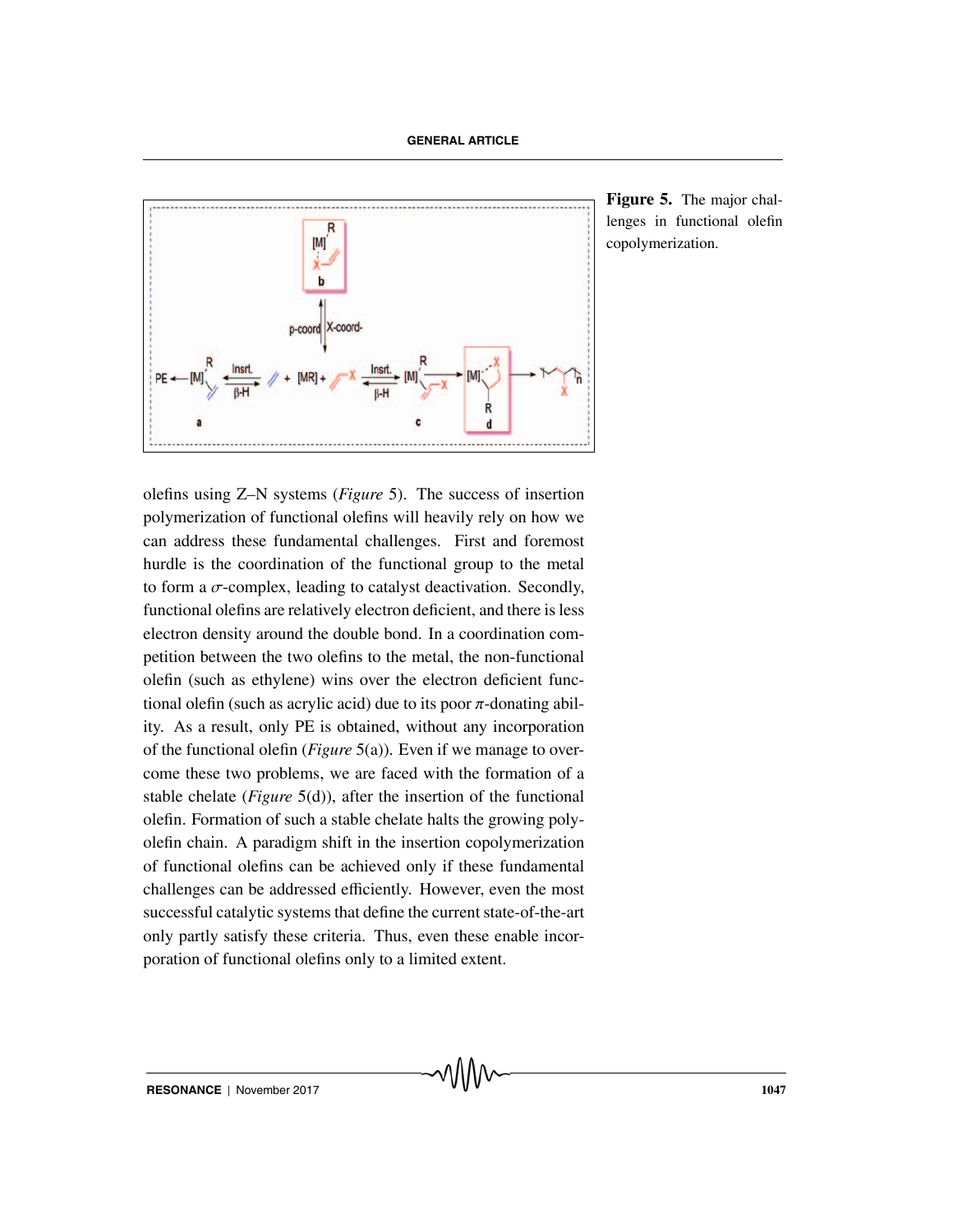There are currently five state-of-the-art catalytic systems that have been successful in yielding functionalized polyethylenes.

along the chain.

# **4.1** *Ziegler–Natta*/*Insertion Copolymerization of Fundamental Functional Olefins*

Insertion copolymerization of functional vinyl monomers has been on the radar of the research community for quite a while. Initial reports claimed insertion copolymerization of polar vinyl monomers using classical Z–N systems. However, these were later shown to proceed *via* a more common radical pathway, rather than through a true insertion mechanism. As depicted in *Figure* 6, there are currently five state-of-the-art catalytic systems that have been successful in partially addressing the aforementioned challenges to yield functionalized polyethylenes.

In a pioneering work in 1995, Brookhart and co-workers reported that cationic nickel and palladium diimine complexes (*Figure* 6(A), Brookhart systems) successfully copolymerize ethylene with methyl acrylate (MA), a functional olefin. Powered by a clever choice of late-transition metal and aided by the diimine ligand, insertion copolymerization of MA with ethylene was successfully achieved for the first time [2]. The polymer obtained was highly branched with acrylate functionalities located at branch extremities due to  $^{2}$ Migration of the insertion site extensive 'chain-walking'<sup>2</sup>. Capitalizing on this initial work, insertion copolymerization of various polar vinyl monomers using cationic  $\alpha$ -diimine palladium complexes was explored. A series of ligands with tailored electronic and steric constraints were screened for their efficacy in copolymerization, although with limited success since only low polymer molecular weights could be obtained (*Figure* 7) [3]. In a significant advancement, Chen and co-workers recently modulated the Brookhart catalyst to obtain functionalized copolymers with high molecular weights. Their trick? They found that installation of highly bulky Argroups (*Figure* 7, extreme right, Ar = Naphthalene) yielded high molecular weight copolymers.

> Another cationic LTM system that has been found to copolymerize ethylene with functional olefins is the bis-phosphine monoxide palladium complex B. Nozaki and co-workers recently designed a neutral ligand called bis-phosphine monoxide (BPMO).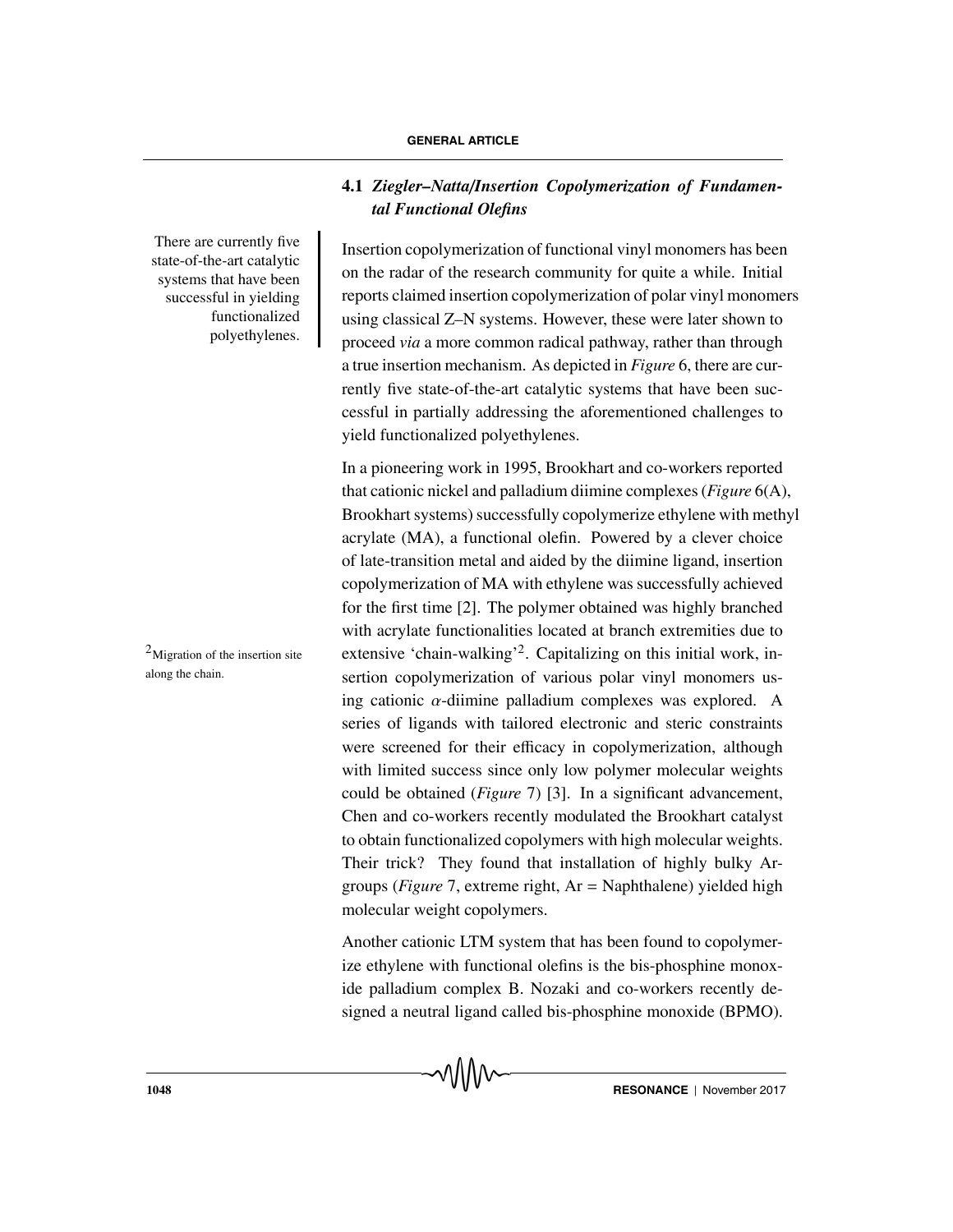

**Figure 6.** State-of-the-art functional olefin polymerization catalysts (top) and the functional olefins utilized (bottom).



**Figure 7.** Modification of Brookhart's  $\alpha$ -diimine ligand system.

The reactivity of palladium complexes derived from BPMO chelating ligand was investigated in the insertion copolymerization of polar vinyl monomers with ethylene. The cationic palladium complexes ligated by BPMO were found to copolymerize ethylene with a number of polar vinyl monomers, including historically challenging functional olefins such as vinyl acetate, acrylonitrile, and vinyl ethers [4].

Although cationic group 10 complexes ligated by a BPMO ligand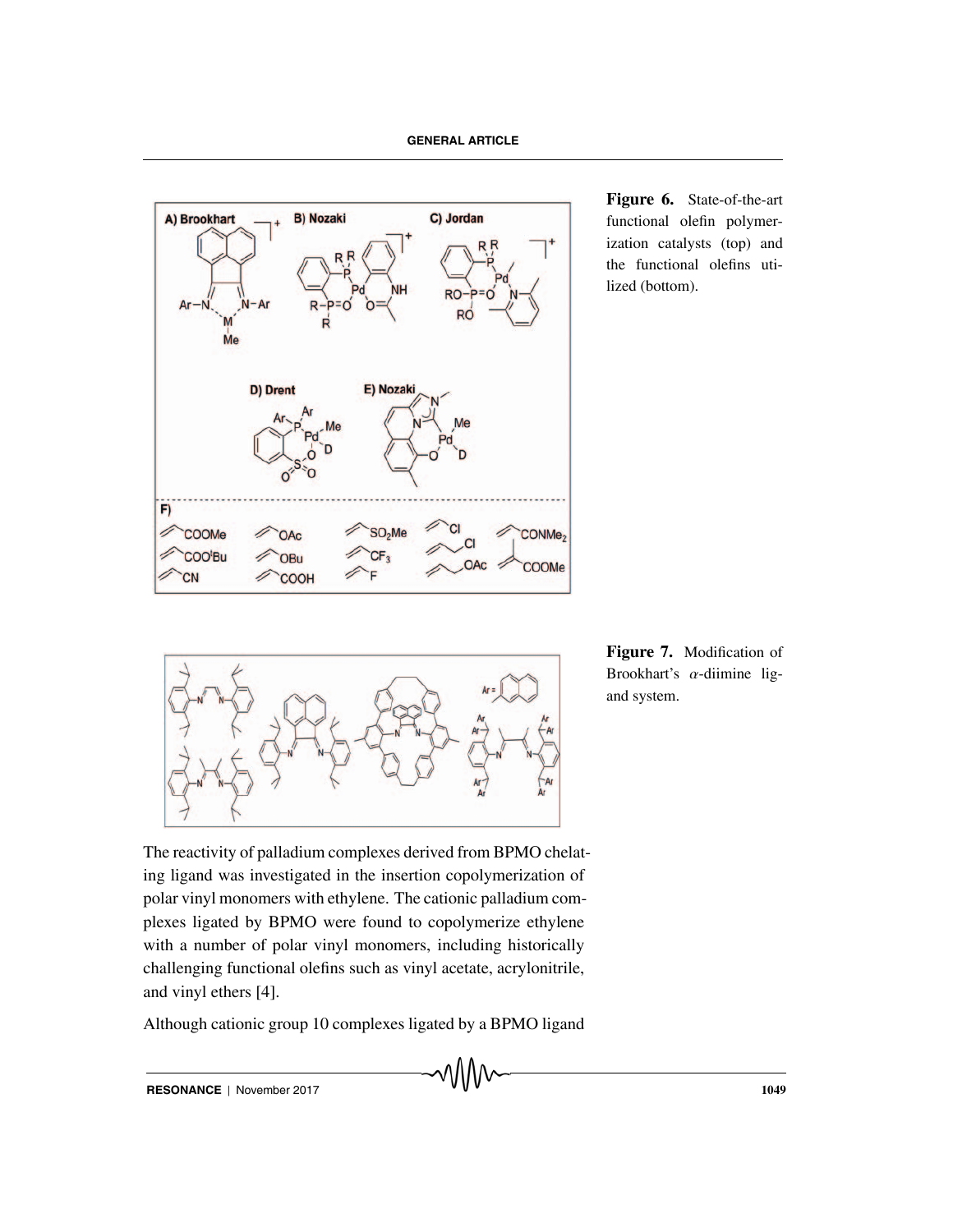have been previously shown to oligomerize ethylene, installing aliphatic substituent on the phosphine/phosphine-oxide phosphorus led to the production of high molecular weight copolymers. Consistent with the earlier literature, the lowest molecular weight copolymers were produced when the substituents on phosphine phosphorous were phenyl groups. Such a drastic substituent effect has been rationalized using the single crystal X-ray structure of the complex and postulating the electronic effects due to this structure. Thus, the electronic properties of BPMO ligands that contain alkyl phosphine oxide substituents appear to be distinctly different than other (P, O)-type ligands (such as *Figure* 6 (C) and (D)). Another major difference between the Brookhart system and the BPMO system was the placeholder ligand D (*Figure* 6(B)). Single component group 10 metal pre-catalysts typically possess a stabilizing ligand (*i.e*., ethers, amines, pyridine, and phosphine) that affects the initiation and/or propagation steps by competing with the monomer for coordination to the metal center. One strategy to mitigate this kinetic impediment is the use of weakly coordinating ligands, such as dimethyl sulfoxide (DMSO) or acetonitrile that can be readily displaced by ethylene. Alternatively, a palladacycle in which a native ligand is directly appended on the carbon ligand can be used. However, group 10 metal catalysts containing this structural motif are very rare. The Nozaki system (*Figure* 6(B)) utilizes this concept by featuring an amide motif, which acts as a placeholder ligand. An additional advantage of such a motif is that the motif is incorporated into the polymer chain upon insertion of ethylene into the palladium-phenyl bond during initiation and is subsequently removed from the proximity of the metal during propagation.

The reactivity of cationic BPMO-palladium complexes is in contrast with the trends observed for other cationic palladium catalysts. Incorporation of the functional monomer at both the chain ends as well as in the main chain was observed for polar vinyl monomers when (B) (*Figure* 8) was used as the catalyst. Enchainment of the polar monomer into these polymers ranged from 0.7–4.1 mol%, which compares well with the Brookhart system. The reactivity of cationic BPMO-palladium complexes is in contrast with the trends observed for other cationic palladium catalysts. For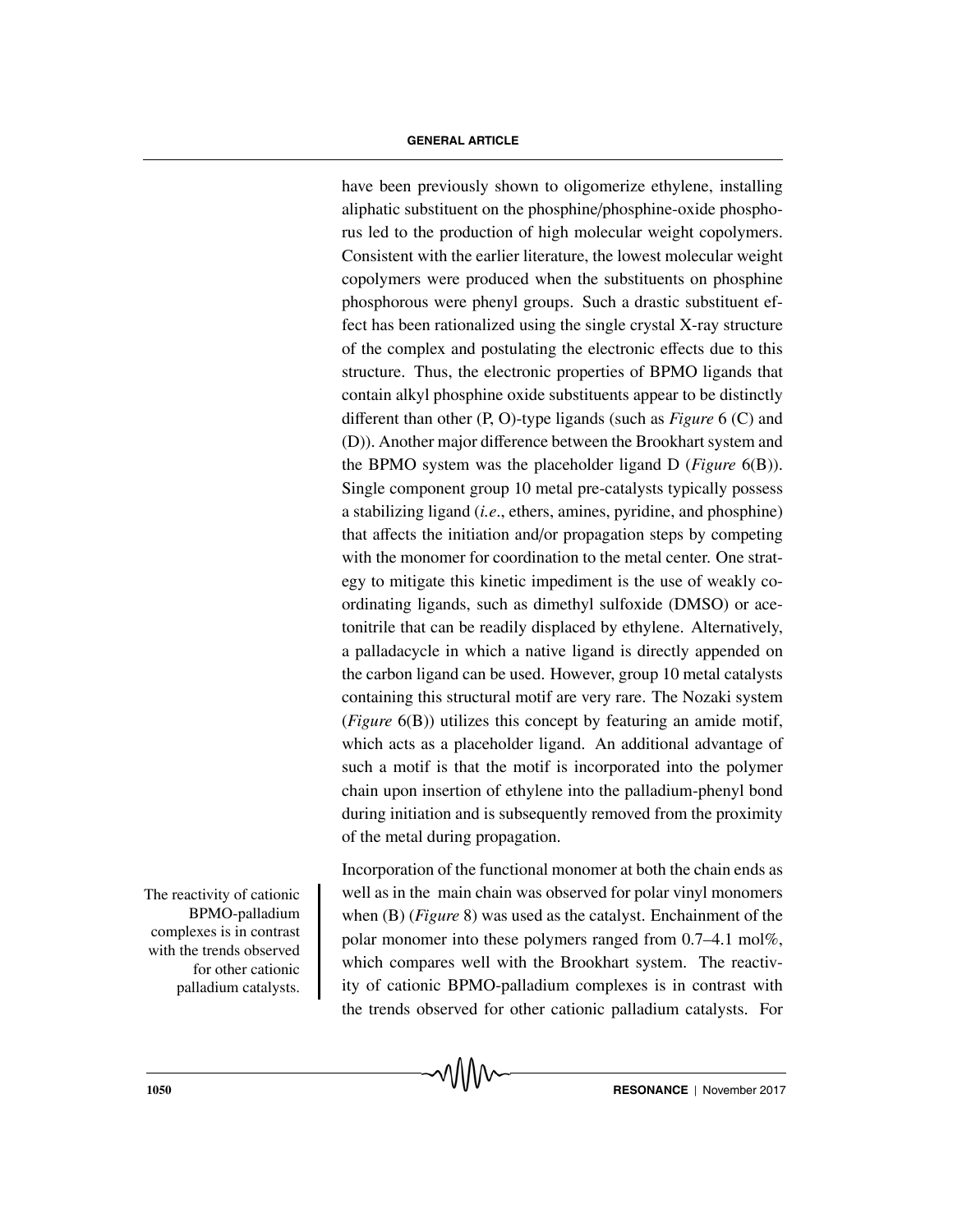

**Figure 8.** Insertion copolymerization of ethylene with polar vinyl monomers using cationic bisphosphine monoxide palladium catalysts (B).

instance, the cationic Brookhart catalysts afford varying degrees of branching depending on the ligand structure, ethylene pressure, and reaction temperature, but the polyethylene and ran-<br>
The cationic Brookhart dom poly(ethylene-co-functional olefin) copolymers produced by cationic BPMO palladium catalysts are always linear. The BPMOpalladium complexes were found to tolerate polar vinyl monomers that readily deactivate the catalyst by  $\beta$ -elimination of the functional group (*e.g*., vinyl acetate and vinyl ethers) (*Figure* 5, route b). None of the other reported cationic group 10 metal catalysts tolerate vinyl acetate, vinyl ethers, or acrylonitrile, but BPMO-Pd is observed to tolerate them. However, the origin of the poor reactivity of B (*Figure* 8) toward ethylene/acrylate copolymerization remains unanswered and challenges our current understanding.

As the substituents on the phosphine-oxide were found to influence the reactivity of B (*Figure* 8, Jordan and co-workers designed a phosphine-phosphonate ligand system (*Figure* 6(C)). It was found that cationic phosphine-phosphonate palladium (II) complexes (*Figure* 9(X)) as well as phosphine-bis (diethyl phosphonate) palladium complexes (*Figure* 9(Y)) indeed polymerize ethylene, although only low molecular weight linear polyethylene is observed to form. These complexes were also found to be active for the copolymerization of ethylene with functional olefins such as methyl acrylate and acrylic acid. Interestingly, the complex with pendent phosphonate group (*Figure* 9(Y)), shows twice the activity of the other complex (*Figure* 9(X)). This behavior was attributed to the strong acceleration of chain transfer by the

catalysts afford varying degrees of branching depending on the ligand structure, ethylene pressure, and reaction temperature.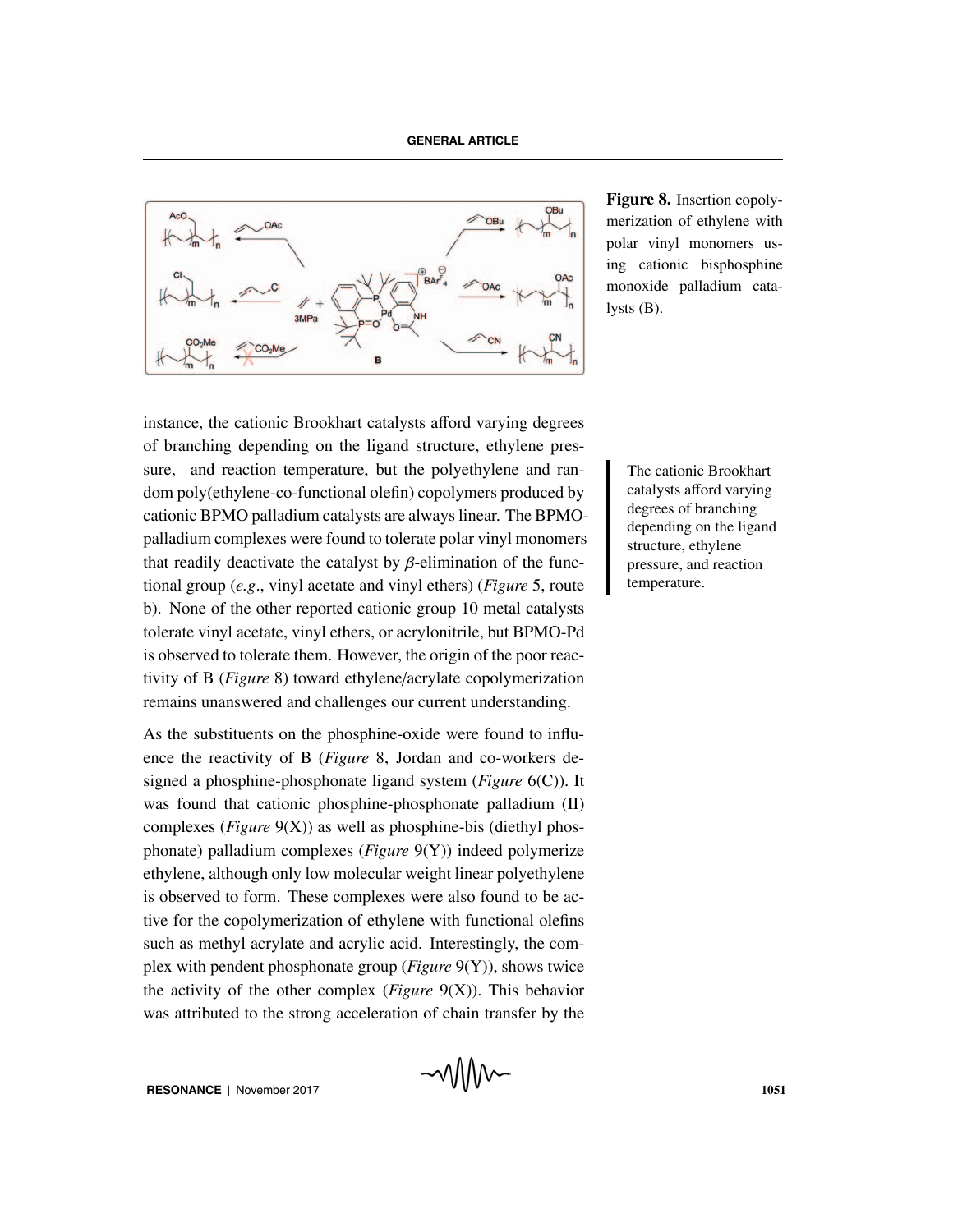



pendant phosphonate moiety.

The structure of PE produced by X ( $>92\%$   $\alpha$ -olefin) and Y ( $>87\%$ internal olefins) (*Figure* 9) suggests that different chain growth mechanisms are operative in these two catalytic systems. For X, chain growth and chain transfer are fast, and either chain walking is competitive with growth, or the catalyst does not insert ethylene or undergo chain transfer from internal alkyl position to yield linear  $\alpha$ -olefins. Complex Y exhibits fast chain growth and fast chain transfer, but the predominance of internal unsaturation and the absence of branching indicates that chain walking does occur and that the resulting secondary alkyl species undergo chain transfer. The difference in reactivity of these two complexes (X and Y) are again apparent in the copolymerization of ethylene with MA, where X incorporates 1.5 mol% MA, and notably, the MA is selectively (95%) incorporated in-chain. While complex Y gives higher activity and acrylate incorporation (2.6 mol%), it is much less selective than X for in-chain acrylate placement with only 60% incorporated in-chain and 40% incorporated into terminating chain-end groups.

The most successful catalytic system to date has been the neutral, phosphonebenzene sulfonate palladium system invented by Drent *et al*. The most successful catalytic system to date has been the neutral, phosphonebenzene sulfonate palladium system (*Figure* 6(D)), invented by Drent *et al*., [6]. In 2002, Drent reported an *in situ* generated neutral palladium catalyst with a chelating phosphinesulfonate  $[P^{\Lambda}O]$  ligand and demonstrated that this catalyst is capable of producing a linear copolymer with random incorporation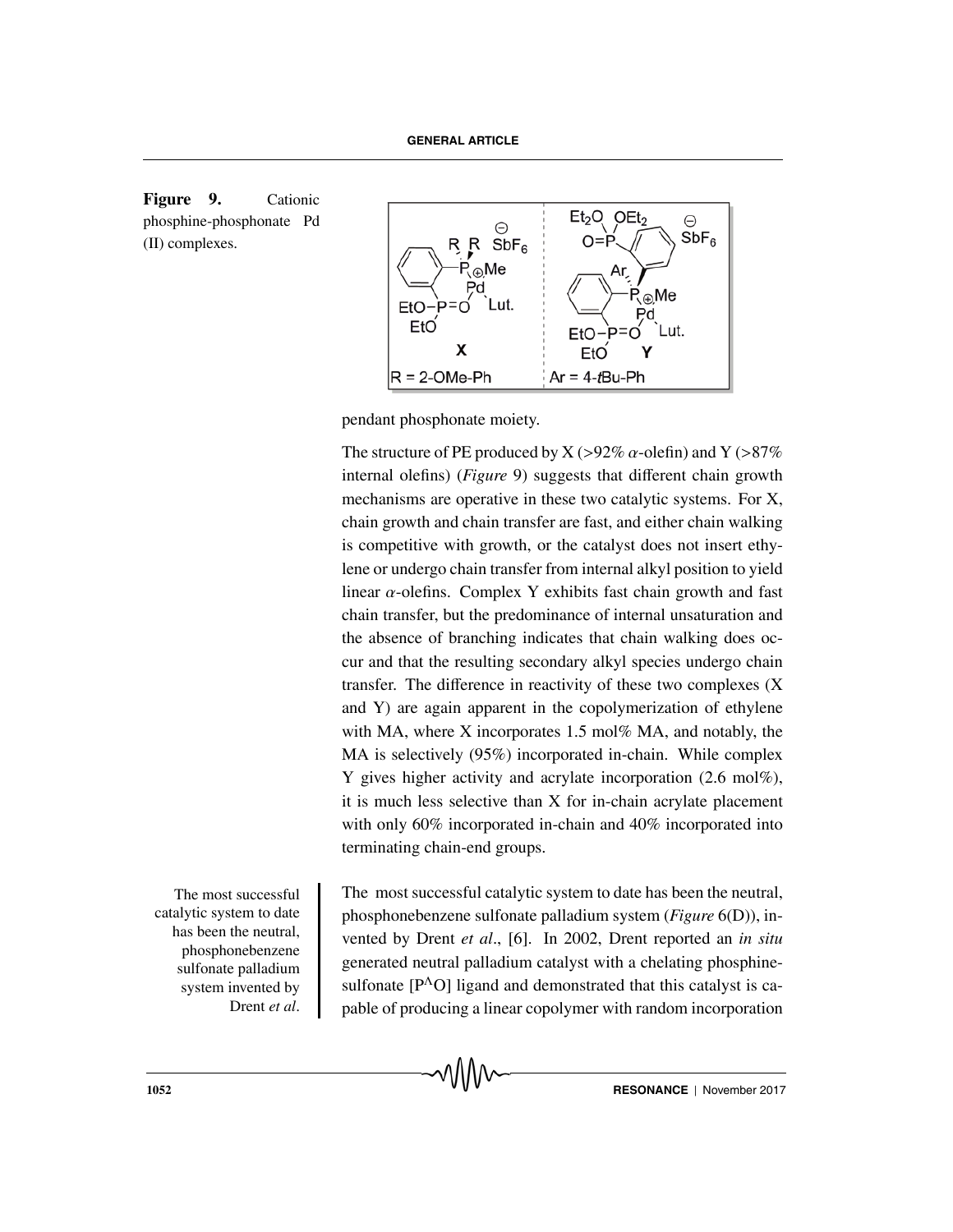

**Figure 10.** Phosphinesulfonate palladium complexes with various neutral donor ligands.

of functional olefins [7]. These results led to a resurgence in the field of insertion copolymerization of functional vinyl monomers with isolated, neutral, phosphine-sulfonate palladium complexes as catalysts. Encouraged by Drent's early reports, the isolated Various polar vinyl phosphine-sulfonate palladium catalytic system was investigated thoroughly and was found to tolerate a large variety of functionalities. Various polar vinyl monomers that have been successfully applied in insertion copolymerization with ethylene include: acrylates, acrylonitrile, acrylamides, acrylic acid, vinyl acetate, vinyl halides, vinyl ethers, allyl monomers, vinyl ketones, and vinyl sulfones (*Figure* 6(F)). In all these cases, the polymer produced was highly linear (ca. 1 branch per 1000 backbone carbons), and on an average, 2–10% functional olefin incorporation was observed. The highest incorporation of 52% was observed only in case of MA; however at the expense of low molecular weight. This limitation was addressed by placing bulky substituents on the phosphorus atom, which led to an increase in both the productivity and the molecular weight of the resultant copolymer.

The role of placeholder ligand D in the Drent system was found to extensively influence the catalytic activity (*Figure* 10). The original Drent system was an *in situ* generated, loosely defined palladium complex. However, Jordan and co-workers utilized pyridine as a placeholder ligand and demonstrated insertion copolymerization of alkyl vinyl ethers [8].

The strongly chelating pyridine donor molecule was replaced with lutidine by Nozaki and co-workers, and insertion copolymerization of acrylonitrile was reported [9]. Among the various donor

monomers that have been successfully applied in insertion copolymerization with ethylene include: acrylates, acrylonitrile, acrylamides, acrylic acid, vinyl acetate, vinyl halides, vinyl ethers, allyl monomers, vinyl ketones, and vinyl sulfones.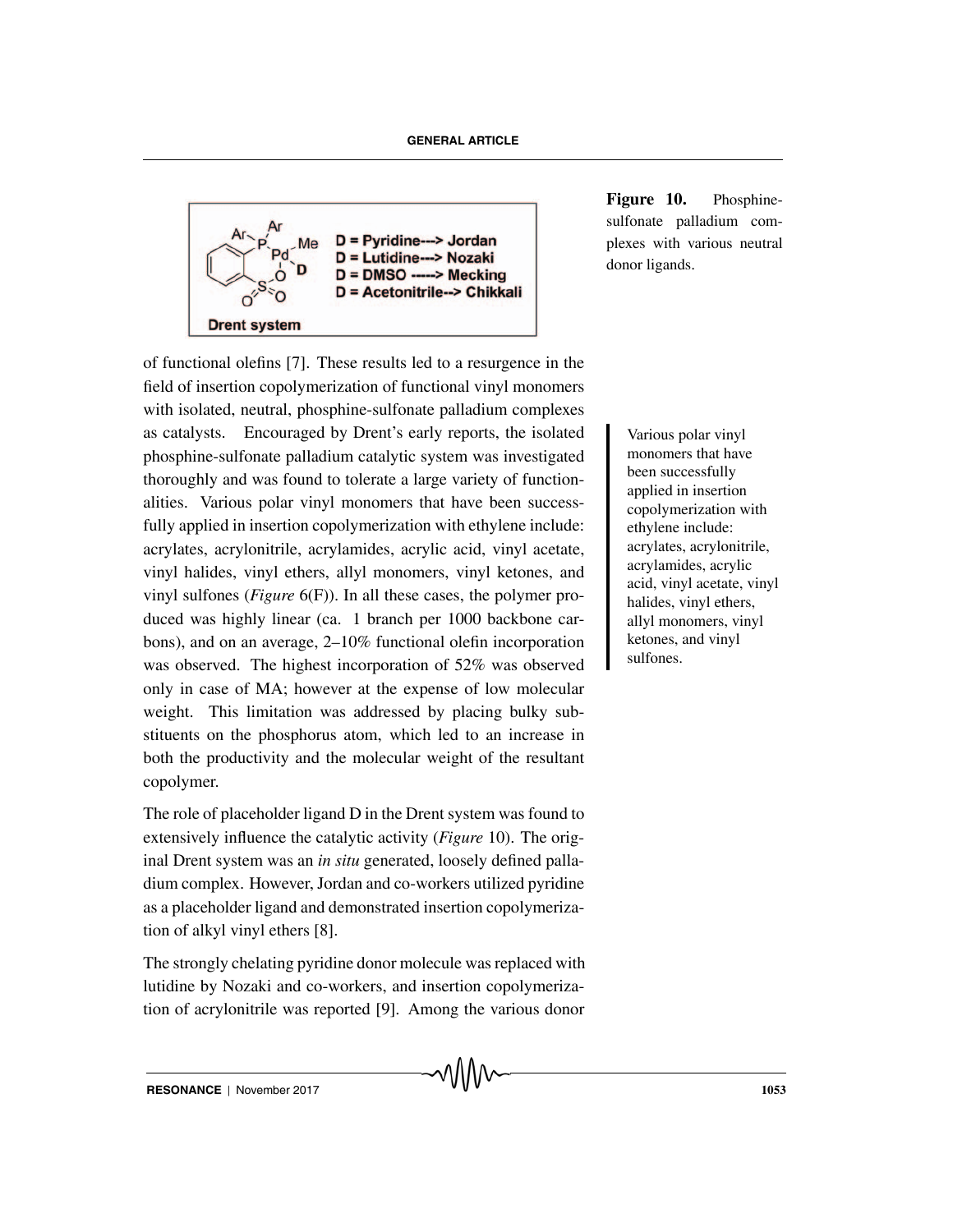Olefins that can deliver more functional groups per insertion to the PE backbone would represent a better choice for the manufacture of functional polyethylenes.

groups tested, Mecking and co-workers found that DMSO as a placeholder ligand exhibits the highest productivity  $(26 \text{ gmmol}^{-1})$ h<sup>-1</sup> bar<sup>-1</sup>) for copolymerization of ethylene and MA [10]. Going one step further, insertion polymerization of neat MA was attempted, and homo-oligomerization of MA was achieved. The homo-oligomerization was suggested to proceed *via* the coordinationinsertion mechanism.

Thus, the primary goal of several of the above reports was to synthesize polyethylene with functional groups installed on the backbone. However, almost every report dealt with mono-functional olefins that yields one functional group per insertion to the polyethylene backbone. In my group, we anticipated that olefins that can deliver more functional groups per insertion to the PE backbone would represent a better choice for the manufacture of functional polyethylenes. Thus, insertion of difunctional monomer would double the functional group density in the resultant copolymer, at a similar percentage incorporation of polar monomer. My group has used acetonitrile as the placeholder ligand and has demonstrated insertion copolymerization of 1,1-disubstituted difunctional olefins for the first time [11].

Difunctional olefins such as ethyl cyanoacrylate are regularly used in instant adhesives such as Fevikwik $\mathbb{R}$  – a common commercial glue. We have been able to incorporate ethyl cyanoacrylate into the PE backbone, leading to a functional polyethylene. The scope of this invention was extended, and insertion copolymerization of a range of 1,1-disubstituted difunctional olefins with ethylene was demonstrated (*Figure* 11). We have demonstrated an incorporation of 11.8%, which we achieved for dimethyl allyl malonate (DMAM). Although the percentage incorporation might not appear particularly high, remember that each DMAM carries two functional groups. Thus, the functional group density for 11.8% incorporation is an impressive 24%.

 $3<sup>3</sup>$ Water hating. Carry bags made up of PE are highly hydrophobic<sup>3</sup> and therefore do not get wet when you dip them in water. Although this feature of PE makes it a useful packaging material for storing goods or wrapping food items, it prevents its use in applications such as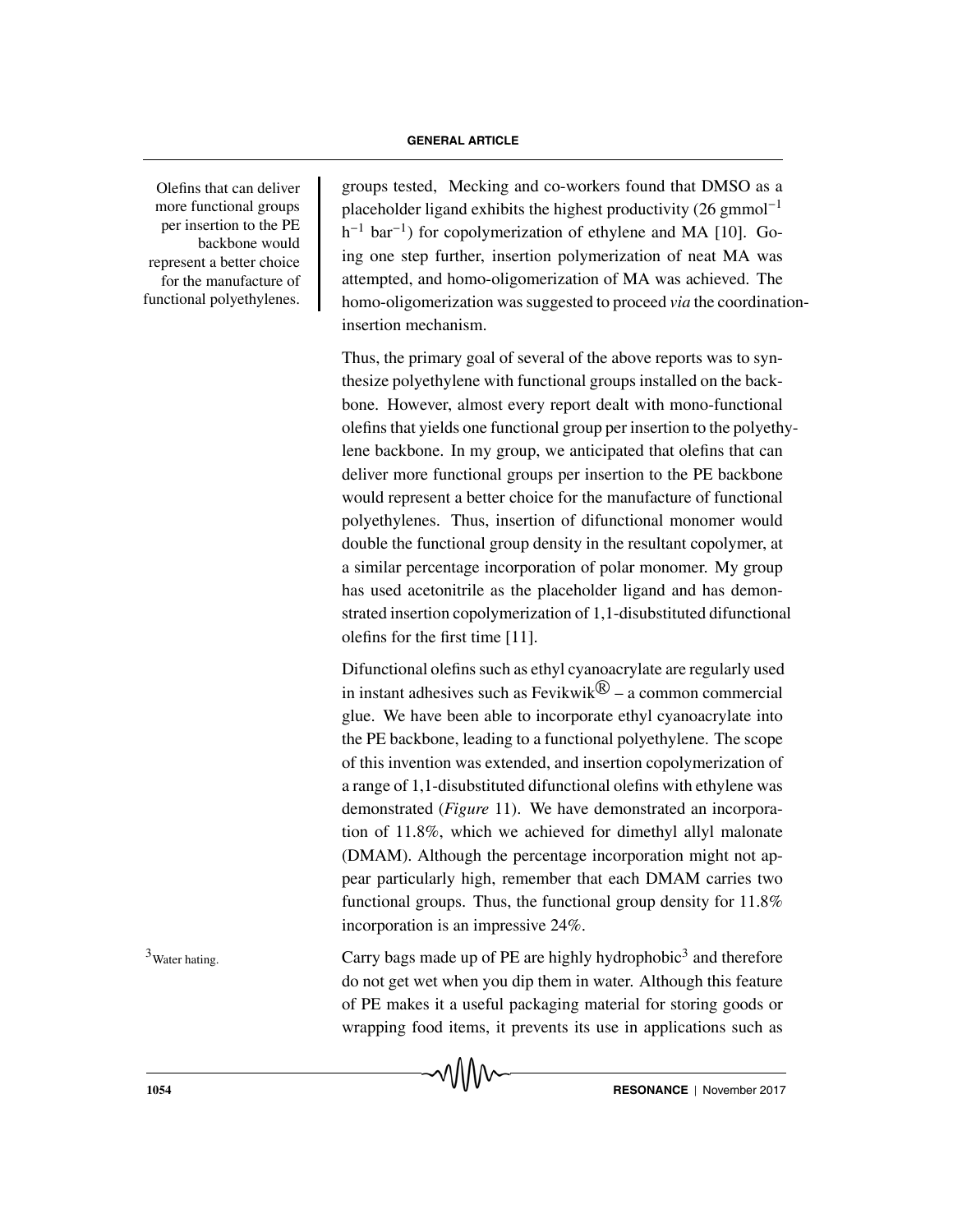

glues or adhesives. This limitation of PE can be addressed by in- $_{\text{malonic acid}}$ . corporating a few hydrophilic<sup>4</sup> functional groups in the PE backbone to drastically alter its physical properties. For example, in- $\frac{4}{3}$  Water loving. corporation of hydrophilic acidic groups would impart increased water loving character to PE. The hydrophilicity or hydrophobicity of PE can be tested by measuring its 'water contact angle'<sup>5</sup>. <sup>5</sup>Water contact angle is the an-Thus, to evaluate the functional PE prepared by the incorporation of 11.8% of DMAM, the water contact angle was measured and was compared with standard water hating PE (*Figure* 12). As it is evident from *Figure* 12, the water contact angle for standard PE was  $112^{\circ}$ . In contrast, the water contact angle for DMAM functionalized PE was reduced to  $76^{\circ}$  ( $\pm$ 3). These findings clearly show that our strategy to incorporate DMAM has resulted in dramatically increasing the hydrophilicity of PE copolymers relative to pure PE.

Functional olefin copolymerization research has focused on preparing copolymers of ethylene with functional olefins. However, functional olefin copolymerization of another large volume commodity polymer – polypropylene (PP) – is even more challeng-<br>Functional olefin ing and had not been addressed until recently. The lower reactivity of propylene compared to ethylene makes the preparation of propylene-functional olefin copolymers especially daunting. The most recent development in the area of functional olefin

**Figure 11.** Insertion copolymerization of 1,1 disubstituted difunctional olefins catalyzed by acetonitrile ligated complex D (ECA = Ethyl cyanoacrylate,  $MAAA = Methvl$ 2-acetamidoacrylate, TF- $MAA = 2$ -(trifluoromethyl) acrylic acid,  $AAA = Ac$ etamidoacrylic acid, BAA = 2-bromoacrylic acid,  $DMAM = Dimethyl$  allyl malonate, AMA = Allyl

gle made by a drop of water placed on a polymer sheet.

> copolymerization of polypropylene is highly challenging and had not been addressed until recently.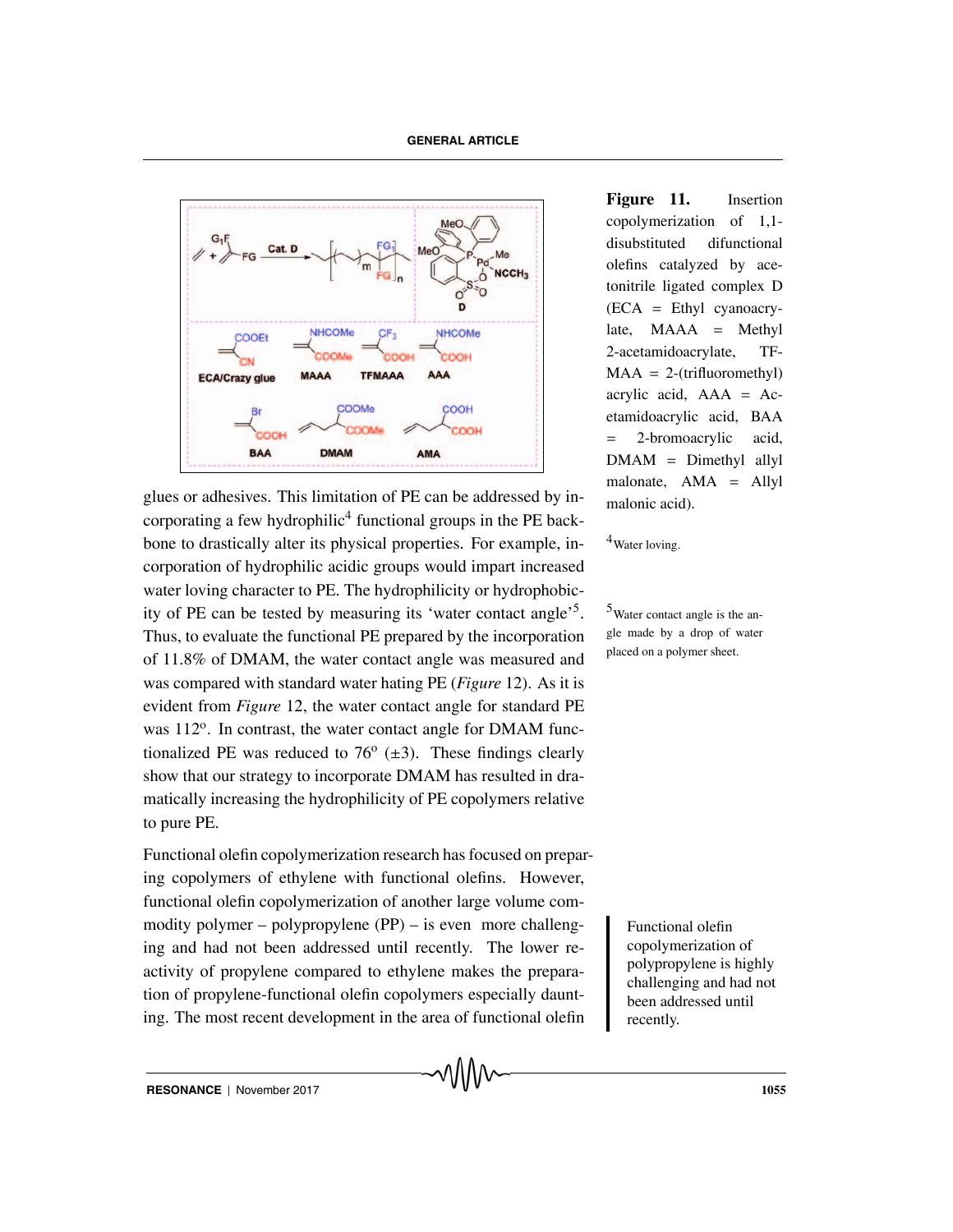**Figure 12.** Water contact angle for pure polyethylene (left) and DMAM functionalized polyethylene (right).



copolymerization addresses this remaining challenge and reports propylene functional olefin copolymerization. Nozaki and coworkers designed imidazoquinoline derived ligand – imidazo[1, 5-a]quinolin-9-olate-1-ylidene (IzQO), which upon reacting with palladium precursor yielded a neutral palladium complex E (*Figure 6*) [12]. The palladium complex was found to initiate the copolymerization of propylene with various functional olefins. The copolymerization revealed a modest 1–2% functional olefin incorporation with copolymer molecular weights in the range of 2000–17000 g/mol. The success of this system lies in the structural confinement of the NHC (NHC  $=$  N-hetero cyclic carbene) plane on the metal. The scope of this catalytic system was extended and corresponding nickel complexes Ni/IzQO were prepared [13].

These Ni/IzQO complexes were found to initiate the copolymerization of functional olefins with ethylene. In fact, this is the first successful report on utilizing nickel catalyst in ethylene-functional olefin copolymerization, although the incorporation of functional olefin was limited to 1–2% only.

# **5. Applications**

Although a wide variety of polyolefins are commercially avail-Commercial polyolefins able, none of them are functional. Thus, commercial polyolefins do not have properties such as adhesion, miscibility, and printability. The hydrophobic nature of polyolefins makes them unsuitable as binders, coatings, adhesives, paints, primers and so on (*Figure* 12). Hence, the last two decades have witnessed a growing

do not have properties such as adhesion, miscibility, and printability.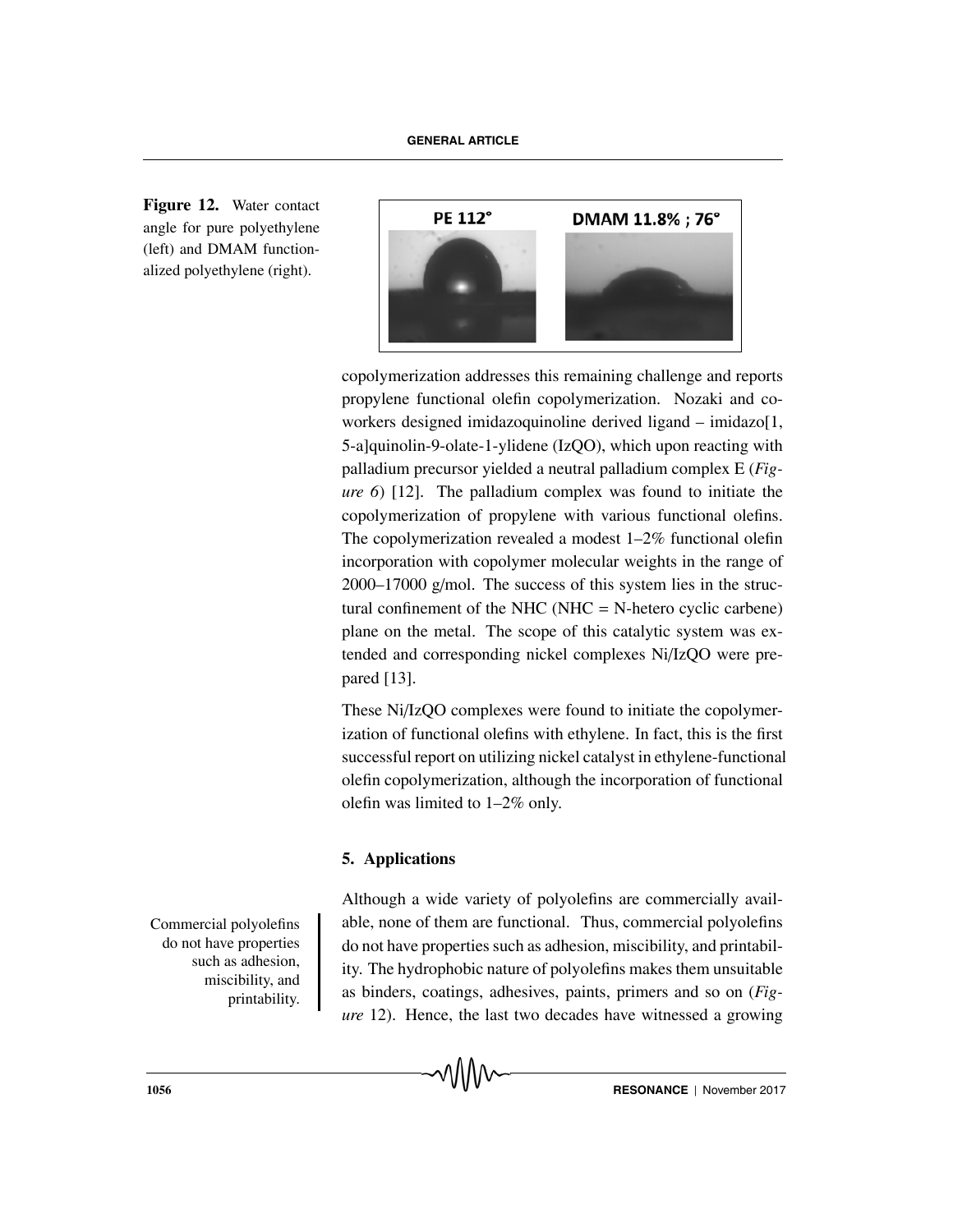interest in introducing functional groups to the polyolefin backbone to equip them to deliver functions such as enhanced adhesiveness, improved water contact angle, etc. With the insertion copolymerization of functional olefins discussed in the last part of this article, incorporations as high as 17% functional olefins have been achieved. As revealed by the water contact angle measurements, incorporation of functional olefins can lead to enhanced hydrophilicity of the resultant copolymers, and we have obtained water contact angles as low as  $76^\circ$ . This observation supports the hypothesis that introduction of functional groups increases the adhesion and binding properties of the resultant copolymeric material. While none of them have been commercialized so far, functional polyolefins hold promise for applications in the following areas:

- 1) As binders in book-binding.
- 2) As glue in adhesives.
- 3) In printing inks.

4) As a compatiblizing agent for blends of hydrophilic and hydrophobic polymers.

Additionally, they can be used in various applications as presented in *Figure* 13. The intense research interest in functionalized polyolefins is poised to open up the industrial applications of such materials.

To conclude, we cannot imagine life in the 21st century without polymers. Today, almost everything can be, and often is, made from polymers. It is, therefore, amazing that just 100 years ago, a majority of the scientific community did not believe in the existence of polymers. It took almost 30 years for the two Hermans to convince the scientific community that polymers are large molecules and that they do exist. Building on the foundations of this new polymer science, Prof. Karl Ziegler taught us that The intense research catalytic polymerization of ethylene using titanium tetrachloride and triethylaluminium would yield an immensely useful polymer – polyethylene. This discovery was immediately recognized as 'revolutionary in its significance' by Ziegler's contemporaries, and indeed, it has revolutionized the field of polymer science.

interest in functionalized polyolefins is poised to open up the industrial applications of such materials.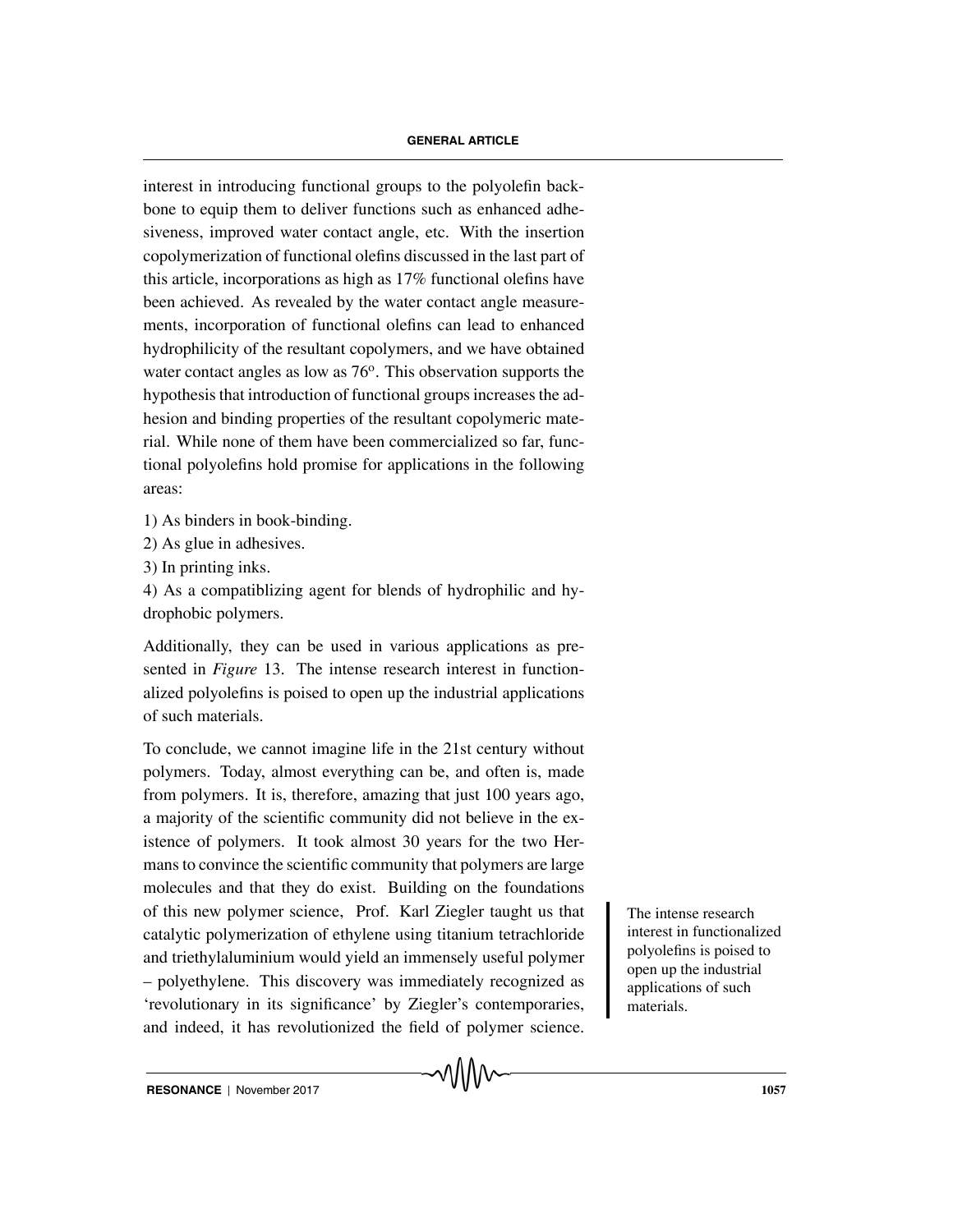**Figure 13.** Potential applications of functional polyolefins.



challenge to produce high molecular weight functionalized polyolefins with a controlled incorporation of functional groups in the polyolefin backbone.

Over the past 70 years, polyolefins have grown to dominate the It remains a significant field of synthetic polymers. Polyolefins serve the society in various forms and have reached every nook and corner of this planet. Despite this seeming maturity, the field of Z–N/insertion polymerization continues to surprise us and is as young as ever. The current frontier in this polymerization method is the preparation of functional polyethylenes. To this end, late-transition metalbased catalytic systems A, B, C, D, and E (as shown in *Figure* 6), have been identified as the most successful catalysts. These catalysts enable insertion copolymerization of various functional olefins with ethylene to deliver functionalized PEs. Hydrophobic PEs have been modified by researchers to transform it into hydrophilic functionalized PE.

> Despite all this progress, it remains a significant challenge to produce high molecular weight functionalized polyolefins with a controlled incorporation of functional groups in the polyolefin backbone. The remaining challenges that will enable the field of insertion polymerization to reach its full potential are listed below.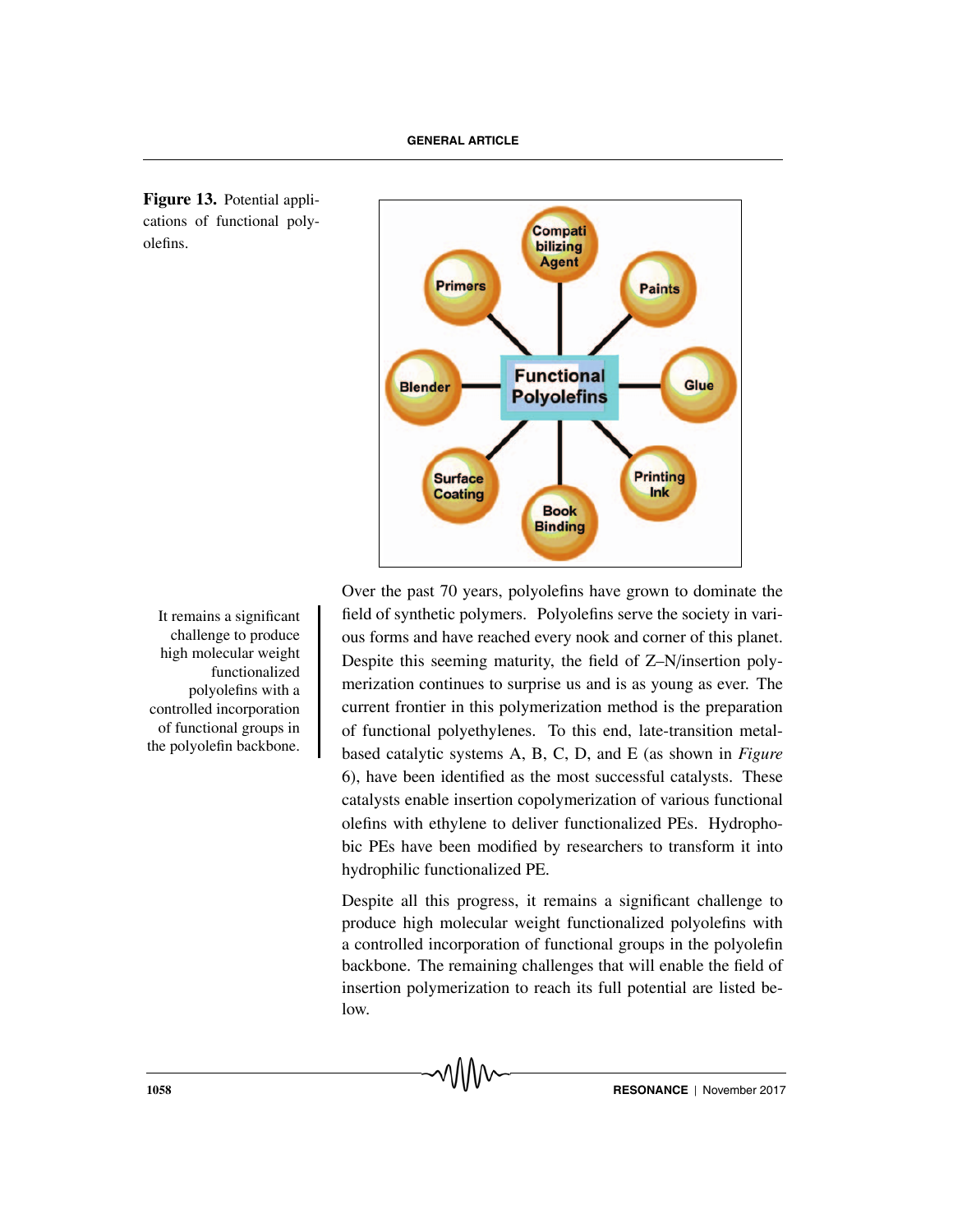- 1. Achieving high catalytic activity is critical to make functional PEs industrially viable.
- 2. The molecular weight of the copolymers need to be increased several folds to make them suitable for real-world applications.
- 3. None of the present catalysts are capable of polymerizing functional olefins to sufficiently high molecular weights. At best, only oligomers can be obtained currently.
- 4. Even more challenging task is the stereoregular insertion of functional olefins during copolymerization.
- 5. Although some breakthroughs have been reported, even late transition metal catalysts are susceptible to poisoning *via* functional group coordination or functional group elimination.

In a nutshell, Ziegler–Natta polymerization has evolved significantly beyond the wildest imagination of its founding fathers. Addressing these new challenges will give a new spin to this 70 year-old reaction.

# **6. Acknowledgements**

Financial support from SERB-DST (SR/S2/RJN-11/2012 and EMR/2016/005120), India, is gratefully acknowledged. I would like to thank CSIR-National Chemical Laboratory for providing the creative atmosphere and its long legacy of supporting best science.

# **Suggested Reading**

- **[1] P Cossee, Ziegler–Natta Catalysis I. Mechanism of Polymerization of** α**-olefins with Ziegler–Natta Catalyst,** *J. Catal***., Vol.3, pp.80–88, 1964.**
- **[2] S D Ittel, L K Johnson and M Brookhart, Late-Metal Catalysts for Ethylene Homo- and Copolymerization,** *Chem. Rev***., Vol.100, pp.1169–1203, 2000.**
- **[3] L Guo, S Dai, X Sui and C Chen, Palladium and Nickel Catalyzed Chain Walking Olefin Polymerization and Copolymerization,** *ACS Catal***., Vol.6, pp.428– 441, 2016.**
- **[4] B P Carrow, K Nozaki, Synthesis of Functional Polyolefins Using Cationic Bisphosphine Monoxide-Palladium Complexes,** *J. Am. Chem. Soc***., Vol.134, pp.8802–8805, 2012.**